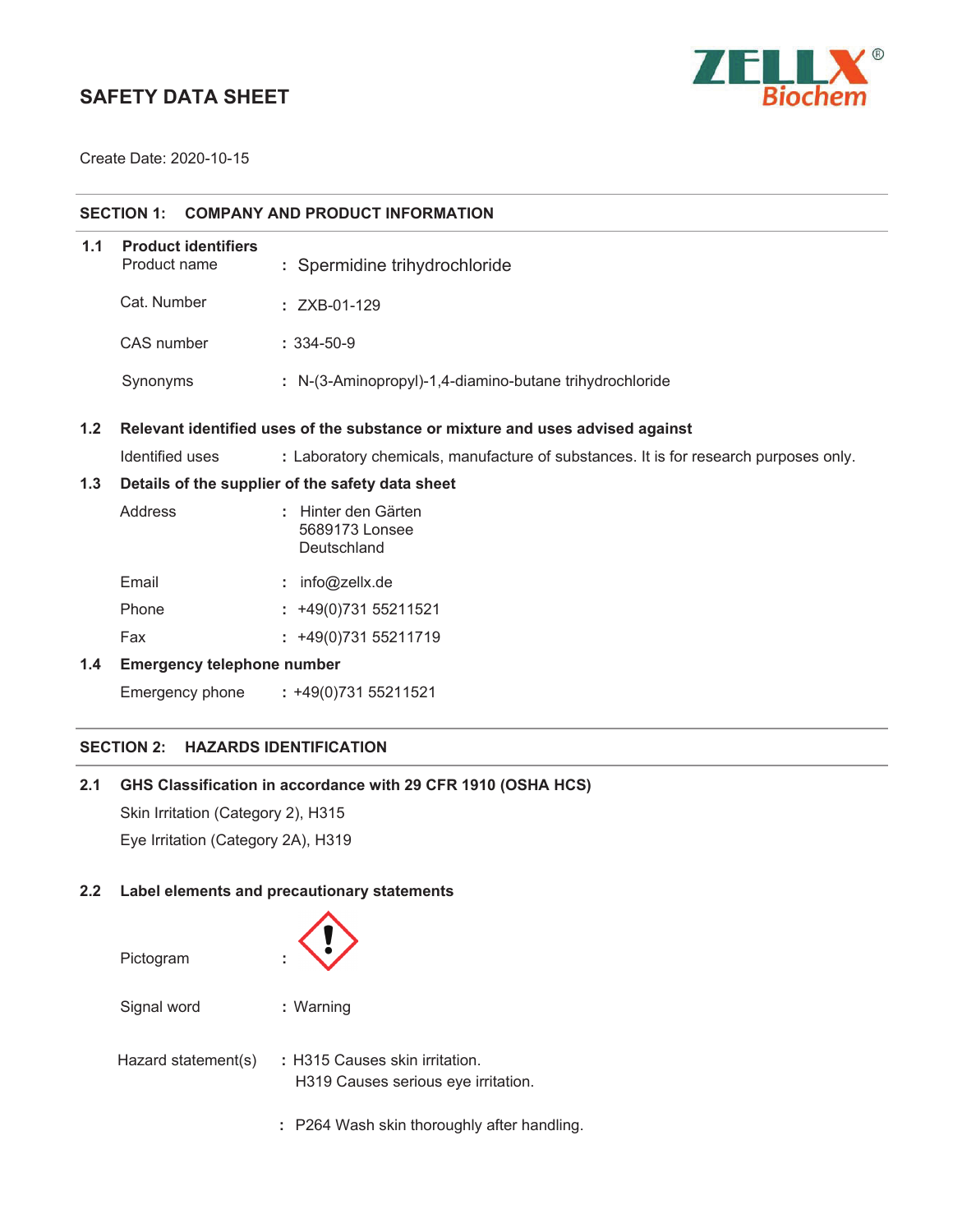|     | Precautionary<br>statement(s) | P280 Wear protective gloves/ protective clothing/ eye protection/ face protection.<br>P302 + P352 IF ON SKIN: Wash with plenty of soap and water.<br>P305+351+338 IF IN EYES: Rinse cautiously with water for several minutes. Remove<br>contact lenses if present and easy to do - continue rinsing<br>P332+313 If skin irritation occurs: Get medical advice/attention P337+313: If eye irritation<br>persists get medical advice/attention<br>P337+313 If eye irritation persists get medical advice/attention<br>P362: Take off contaminated clothing and wash before reuse. |
|-----|-------------------------------|----------------------------------------------------------------------------------------------------------------------------------------------------------------------------------------------------------------------------------------------------------------------------------------------------------------------------------------------------------------------------------------------------------------------------------------------------------------------------------------------------------------------------------------------------------------------------------|
| 2.3 | <b>NFPA Rating</b>            |                                                                                                                                                                                                                                                                                                                                                                                                                                                                                                                                                                                  |
|     | Health hazard                 | $\therefore$ 2                                                                                                                                                                                                                                                                                                                                                                                                                                                                                                                                                                   |
|     | Fire hazard                   | $\therefore$ 0                                                                                                                                                                                                                                                                                                                                                                                                                                                                                                                                                                   |
|     | Reactivity hazard             | : 0                                                                                                                                                                                                                                                                                                                                                                                                                                                                                                                                                                              |
| 2.4 | <b>HMIS Rating</b>            |                                                                                                                                                                                                                                                                                                                                                                                                                                                                                                                                                                                  |
|     | Health hazard                 | $\therefore$ 2                                                                                                                                                                                                                                                                                                                                                                                                                                                                                                                                                                   |
|     | Chronic health hazard : -     |                                                                                                                                                                                                                                                                                                                                                                                                                                                                                                                                                                                  |
|     | Flammability                  | : 0                                                                                                                                                                                                                                                                                                                                                                                                                                                                                                                                                                              |
|     | Physical hazard               | : 0                                                                                                                                                                                                                                                                                                                                                                                                                                                                                                                                                                              |

## **SECTION 3: COMPOSITION/INFORMATION ON INGREDIENTS**

#### **3.1 Substances**

| Substance                                                            | CAS#     | EC# | Concentration |
|----------------------------------------------------------------------|----------|-----|---------------|
| Proteinase K<br>M.F: $C_7H_{19}N_3 \cdot 3$ HCl<br>M.W: 254.63 g/mol | 334-50-9 |     | -             |

## **3.2 Hazardous components & classification**

Skin Irritation 2, H315

Eye Irritation 2A, H319

## **SECTION 4: FIRST AID MEASURES**

## **4.1 Description of first aid measures**

#### **In case of inhalation**

If breathed in, move person into fresh air. If not breathing, give artificial respiration. Consult a physician.

#### **In case of skin contact**

Wash off with soap and plenty of water. Take victim immediately to hospital. Consult a physician.

## **In case of eye contact**

Immediately rinse out with water for at least 15 minutes. Assure adequate flushing by separating the eyelids with fingers. Consult a physician.

#### **In case of ingestion**

Never give anything by mouth to an unconscious person. Rinse mouth with water and drink plenty of water. Consult a physician.

#### **4.2 Most important symptoms and effects, both acute and delayed**

The most important known symptoms and effects are described in the labeling (see section2). And /or in section 11.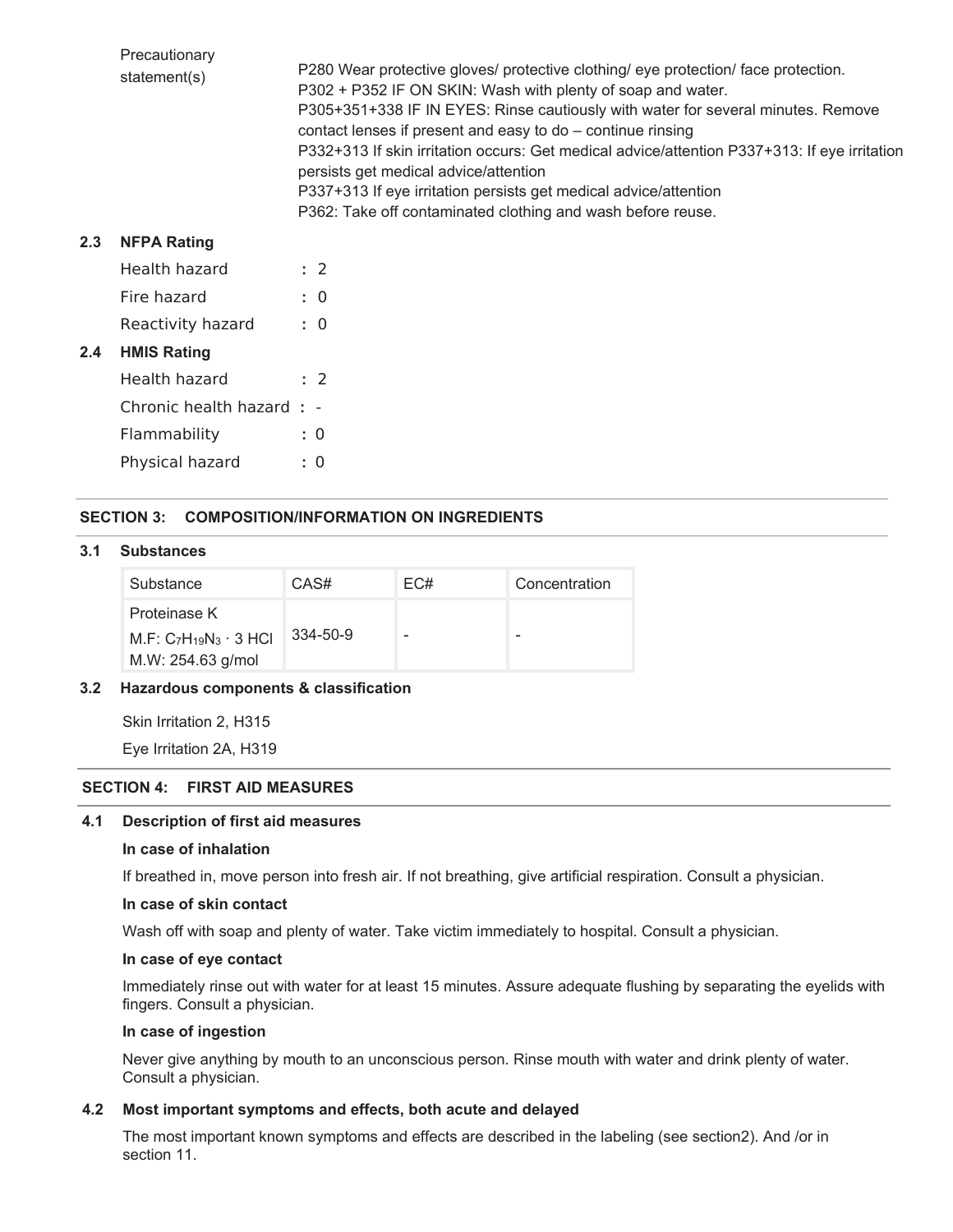## **4.3 Indication of any immediate medical attention and special treatment needed**

Not available

## **SECTION 5: FIRE FIGHTING MEASURES**

#### **5.1 Conditions of flammability:**

Not flammable or combustible

## **5.2 Suitable extinguishing media**

Use water spray, alcohol-resistant foam, dry chemical or carbon dioxide.

#### **5.3 Special hazards arising from the substance**

During a fire, highly toxic gases may be generated by thermal decomposition or combustion

– Carbon Oxides, Nitrogen Oxides (NOx), Hydrogen Chloride gas

#### **5.4 Advice for firefighters**

Wear self-contained breathing apparatus and protective clothing to prevent contact with skin and eyes.

## **SECTION 6: ACCIDENTAL RELEASE MEASURES**

#### **6.1 Personal precautions, protective equipment and emergency procedures**

Use personal protective equipment. Avoid breathing vapors, mist or gas. Ensure adequate ventilation. **For personal protection see section 8** 

#### **6.2 Environmental precautions**

Do not let product enter drains.

#### **6.3 Methods and material for containment and cleaning up**

Soak up with absorbent material, discard. **For proper disposal see section 13** 

#### **SECTION 7: HANDLING AND STORAGE**

#### **7.1 Precautions for safe handling**

Always wear personal protective equipment (PPE) **For precautions see section 8** 

#### **7.2 Conditions for safe storage, including any incompatibilities**

Storage conditions **:** Keep container tightly closed.

Store desiccated at 4°C. Protect from air.

## **SECTION 8: EXPOSURE CONTROLS/PERSONAL PROTECTION**

## **8.1 Control parameters**

Contains no substances with occupational exposure limit values.

#### **8.2 Engineering controls**

Contains no substances with occupational exposure limit values.

#### **8.3 Personal protective equipment**

Eye/face protection **:** Face shield and safety glasses Use equipment for eye protection tested and approved under appropriate government standards such as NIOSH (US) or EN 166(EU).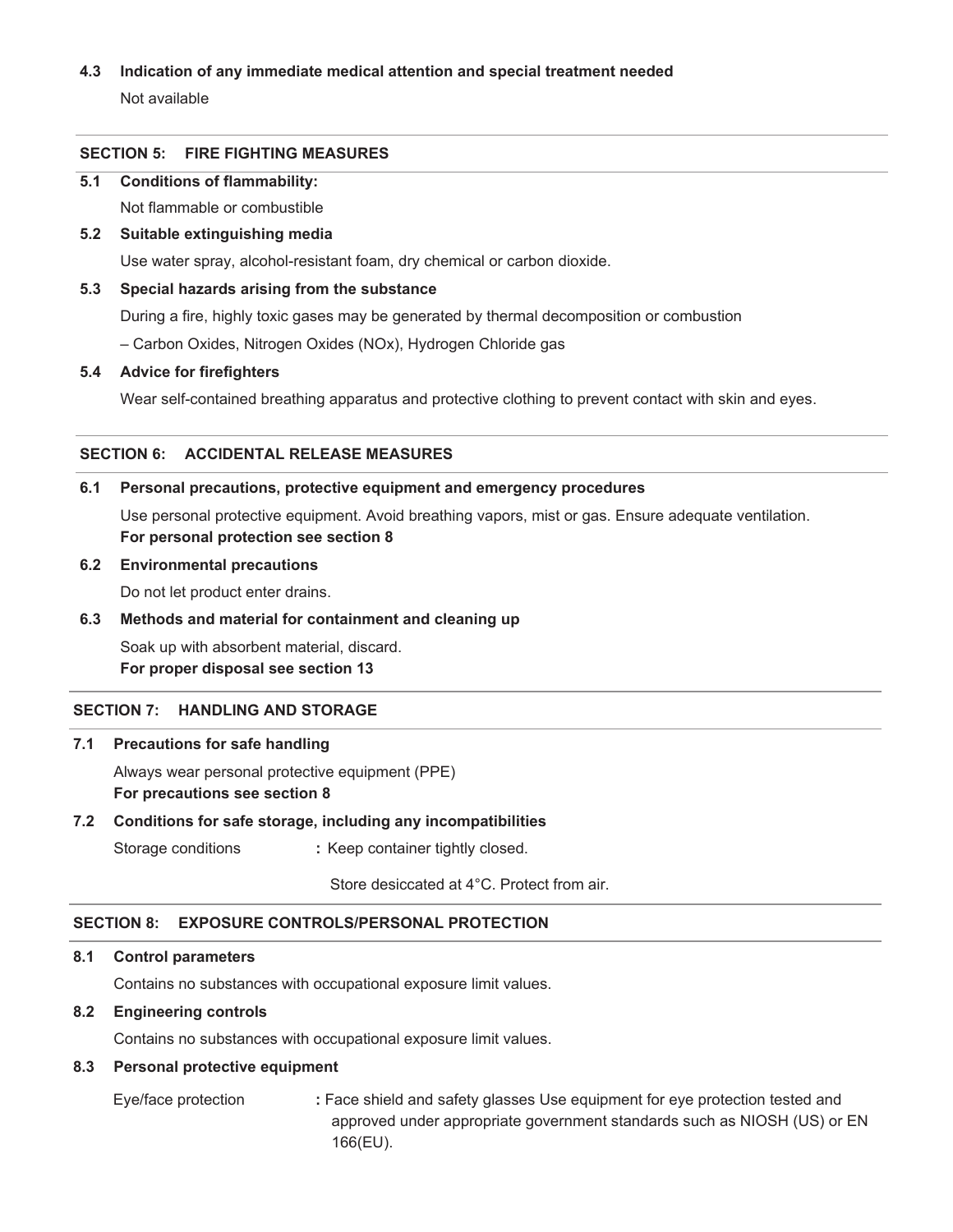| Skin protection        | : Handle with gloves. Gloves must be inspected prior to use. Use proper glove<br>removal technique (without touching glove's outer surface) to avoid skin contact<br>with this product. Dispose of contaminated gloves after use in accordance with<br>applicable laws and good laboratory practices. Wash and dry hands. The type<br>of protective equipment must be selected according to the concentration and<br>amount of the dangerous substance at the specific workplace. |
|------------------------|-----------------------------------------------------------------------------------------------------------------------------------------------------------------------------------------------------------------------------------------------------------------------------------------------------------------------------------------------------------------------------------------------------------------------------------------------------------------------------------|
| Body protection        | : Complete suit protecting against chemicals, the type of protective equipment<br>must be selected according to the concentration and amount of the dangerous<br>substance at the specific workplace.                                                                                                                                                                                                                                                                             |
| Respiratory protection | : Where risk assessment shows air-purifying respirators are appropriate use a<br>full-face particle respirator type N100 (US) or type P3 (EN 143) respirator<br>cartridges as a backup to engineering controls. If the respirator is the sole<br>means of protection, use a full-face supplied air respirator. Use respirators and<br>components tested and approved under appropriate government standards<br>such as NIOSH (US) or CEN (EU).                                    |

## **SECTION 9: PHYSICAL AND CHEMICAL PROPERTIES**

| 9.1          | Information on basic physical and chemical properties |                                           |  |
|--------------|-------------------------------------------------------|-------------------------------------------|--|
| a)           | Appearance                                            | : White                                   |  |
| b)           | Physical states                                       | : Powder                                  |  |
| C)           | Odor                                                  | : Not available                           |  |
| d)           | Odor threshold                                        | : Not available                           |  |
| e)           | Melting point                                         | : $257-259$ °C                            |  |
| f)           | Boiling point range                                   | : Not available                           |  |
| g)           | pH                                                    | : 3.0-6.0 at 254.6 g/l at 25 $^{\circ}$ C |  |
| h)           | Density                                               | : Not available                           |  |
| i)           | Flash point                                           | : Not available                           |  |
| j)           | Evaporation rate                                      | : Not available                           |  |
| $\mathbf{k}$ | Flammability                                          | : Not available                           |  |
| $\vert$      | Upper/lower flammability or<br>explosive limits:      | : Not available                           |  |
| m)           | Vapor pressure                                        | : Not available                           |  |
| n)           | Vapor density                                         | : Not available                           |  |
| $\mathsf{o}$ | Relative density                                      | : Not available                           |  |
| p)           | Water solubility                                      | : 254.6 g/l at $20^{\circ}$ C             |  |
| q)           | Partition<br>coefficient:n-octanol/water              | : Not available                           |  |
| r)           | Auto-ignition temperature                             | : Not available                           |  |
| s)           | Decomposition temperature                             | : Not available                           |  |
| t)           | Viscosity                                             | : Not available                           |  |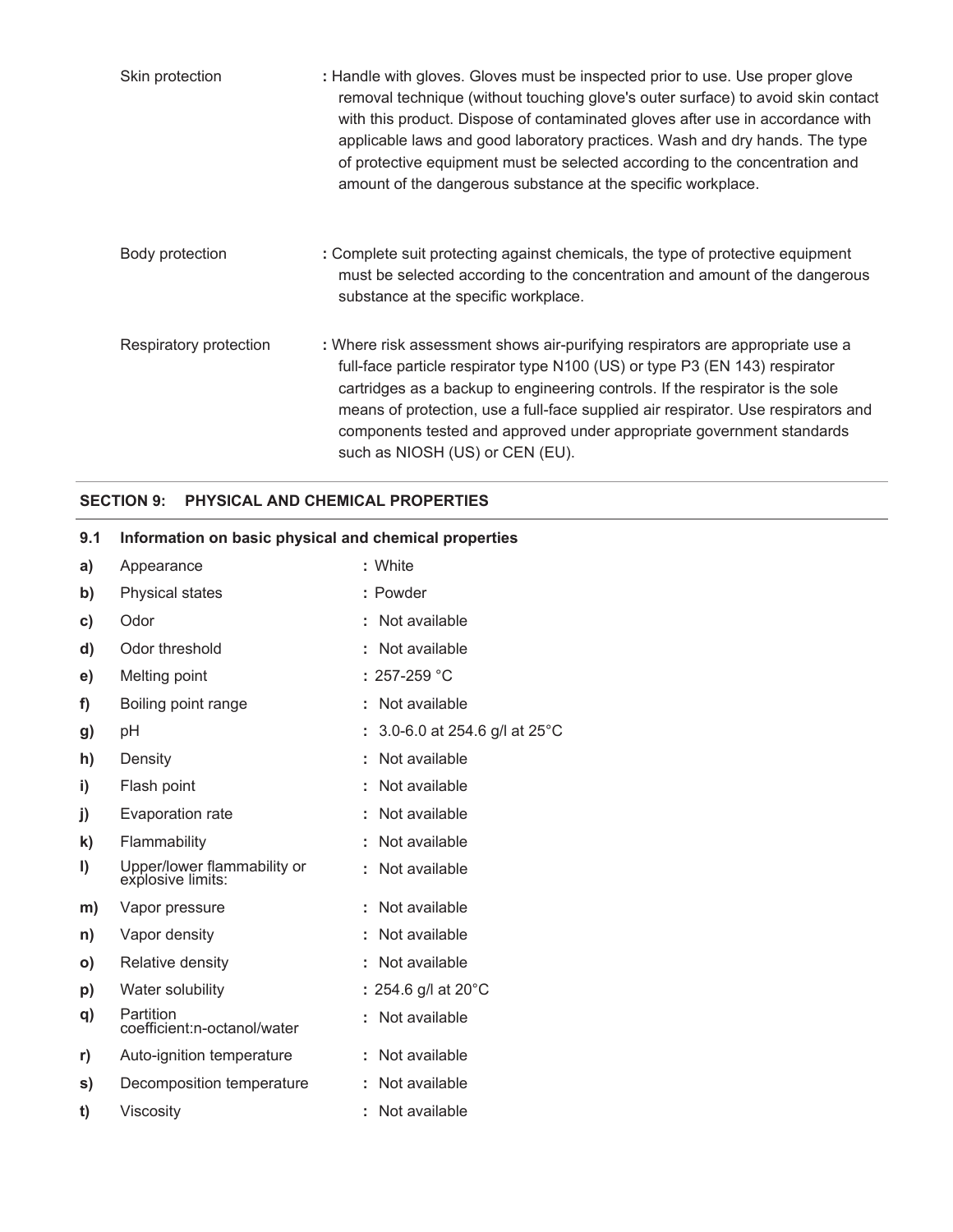## **SECTION 10: STABILITY AND REACTIVITY**

#### **10.1 Reactivity**

Not available

#### **10.2 Chemical stability**

Stable under recommended storage conditions.

#### **10.3 Possibility of hazardous reactions**

Not available

#### **10.4 Conditions to avoid**

Incompatible materials, acids.

#### **10.5 Incompatible materials**

Strong oxidizing agents, Strong bases and must be avoided.

#### **10.6 Hazardous decomposition products**

Hazardous decomposition products formed under fire conditions. - Carbon Oxides, Nitrogen Oxides (NOx), Hydrogen Chloride gas

#### **SECTION 11: TOXICOLOGICAL INFORMATION**

#### **11.1 Acute toxicity**

**11.2 Skin corrosion/irritation** 

Intraperitoneal : LD<sub>50</sub>(Mouse)-870 mg/kg -Remarks: Behavioral: Convulsions or effect on seizure threshold. Behavioral: Change in motor activity (specific assay). Lungs, Thorax, or Respiration: Other changes.

# Not available **11.3 Respiratory or skin sensitization**  Not available **11.4 Germ cell mutagenicity**  Not available **11.5 Carcinogenicity**  IARC **:** No component of this product present at levels greater than or equal to 0.1% is identified as probable, possible or confirmed human carcinogen by IARC. ACGIH **:** No component of this product present at levels greater than or equal to 0.1% is identified as a carcinogen or potential carcinogen by ACGIH. NTP **:** No component of this product present at levels greater than or equal to 0.1% is identified as a known or anticipated carcinogen by NTP. OSHA **:** No component of this product present at levels greater than or equal to 0.1% is identified as a carcinogen or potential carcinogen by OSHA. **11.6 Reproductive toxicity**  Not available

**11.7 Specific target organ toxicity – single exposure** 

Not available

**11.8 Specific target organ toxicity – repeated exposure**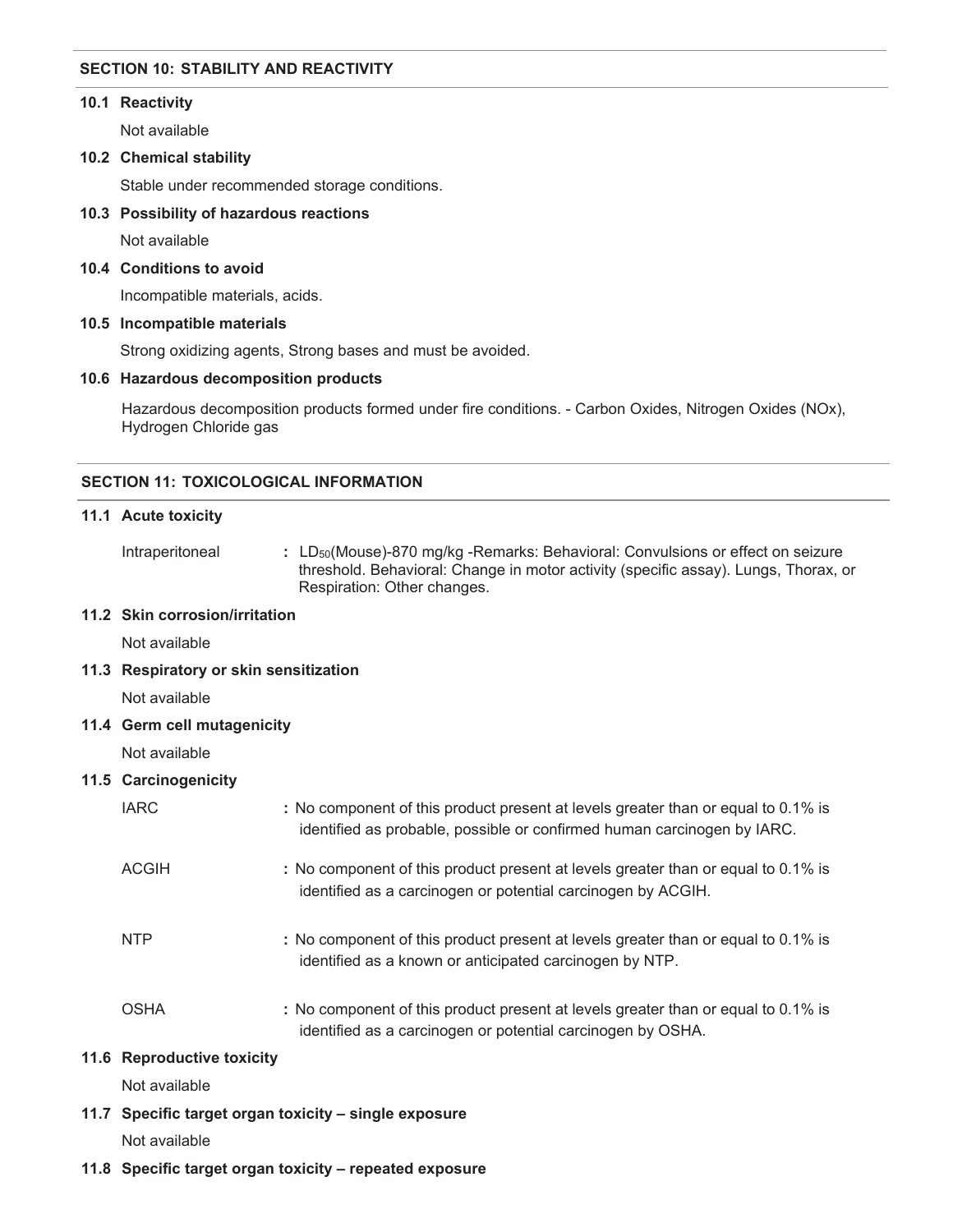Not available

#### **11.9 Aspiration hazard**

Not available

#### **11.10 Likely routes of exposure**

Respiratory organs, mouth, skin, and eyes.

#### **11.11 Symptoms of exposure**

To the best of our knowledge, the chemical, physical, and toxicological properties have not been thoroughly investigated.

## **11.12 Additional information**

RTECS: EJ7023000

## **SECTION 12: ECOLOGICAL INFORMATION**

#### **12.1 Toxicity**

No toxicity data available

#### **12.2 Persistence and degradability**

Inherent biodegradability

#### **12.3 Bioaccumulative potential**

Does not bioaccumulate.

#### **12.4 Mobility in soil**

No nobility in soil data available

## **12.5 Other adverse effect**

No other adverse effect data available

#### **SECTION 13: DISPOSAL CONSIDERATIONS**

Dispose of product in accordance with local rules and regulations

#### **SECTION 14: TRANSPORTATION INFORMATION**

#### **14.1 DOT (US)**

This material is considered to be non-hazardous for transport.

#### **14.2 IMDG**

This material is considered to be non-hazardous for transport.

## **14.3 IATA**

This material is considered to be non-hazardous for transport.

#### **SECTION 15: REGULATORY INFORMATION**

#### **15.1 SARA**

SARA 302 Components No chemicals in this material are subject to the reporting requirements of SARA Title III, Section 302 SARA 313 Components

This material does not contain any chemical components with known CAS numbers that exceed the threshold (DeMinimis) reporting levels established by SARA Title III,Section 313 SARA 311/312 Hazards Acute Health Hazard, Acute Health Hazard